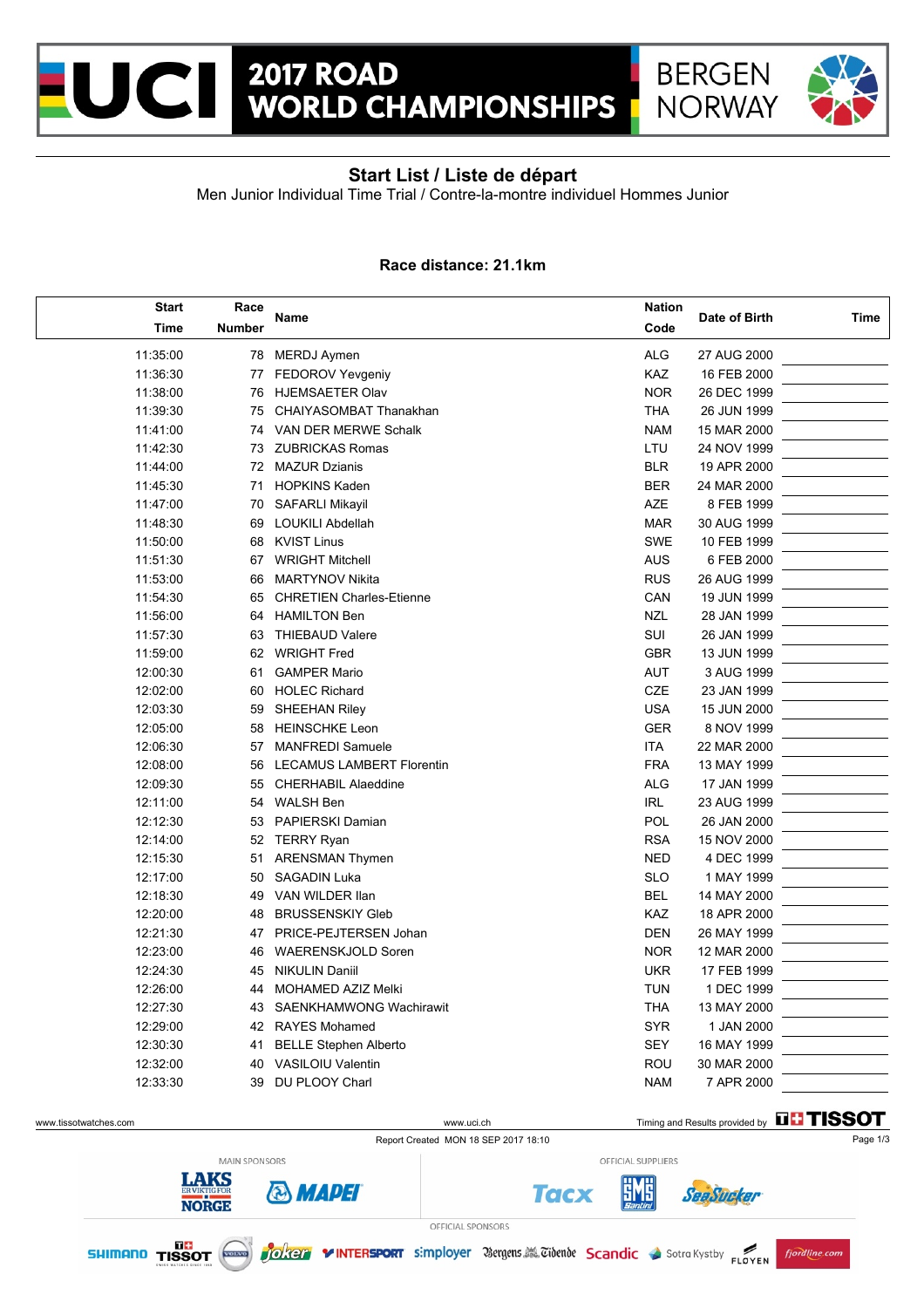



# **Start List / Liste de départ**

Men Junior Individual Time Trial / Contre-la-montre individuel Hommes Junior

#### **Race distance: 21.1km**

| <b>Start</b> | Race          |                                 | <b>Nation</b> |               |      |
|--------------|---------------|---------------------------------|---------------|---------------|------|
| <b>Time</b>  | <b>Number</b> | Name                            |               | Date of Birth | Time |
| 12:35:00     |               | 38 VAITAITIS Kestutis           | LTU           | 17 JAN 1999   |      |
| 12:36:30     |               | 37 ANSONS Kristers              | LAT           | 7 SEP 1999    |      |
| 12:38:00     | 36            | <b>GARCIA JANEIRO Guillermo</b> | <b>ESP</b>    | 24 DEC 1999   |      |
| 12:39:30     | 35            | <b>TURUK Daniil</b>             | <b>BLR</b>    | 22 FEB 2000   |      |
| 12:41:00     | 34            | <b>OLIVEIRA Matthew</b>         | <b>BER</b>    | 5 JAN 2000    |      |
| 12:42:30     | 33            | ORLOV Ivan                      | <b>AZE</b>    | 16 OCT 2000   |      |
| 12:44:00     |               | 32 AUTRAN CARRILLO Jose Eduardo | <b>CHI</b>    | 14 DEC 1999   |      |
| 12:45:30     | 31            | <b>GEBRESELASSIE Kiflom</b>     | <b>ETH</b>    | 4 JAN 1999    |      |
| 12:47:00     | 30            | <b>REDY Dylan</b>               | <b>MRI</b>    | 17 MAR 1999   |      |
| 12:48:30     | 29            | OCAMPO GIRALDO Victor Alejandro | COL           | 19 JUN 1999   |      |
| 12:50:00     | 28            | <b>MEDRAZI Mohammed</b>         | <b>MAR</b>    | 5 AUG 1999    |      |
| 12:51:30     | 27            | <b>WALL Christoffer</b>         | <b>SWE</b>    | 1 APR 1999    |      |
| 12:53:00     | 26            | <b>MANSOURI Hamza</b>           | <b>ALG</b>    | 13 APR 1999   |      |
| 12:54:30     | 25            | <b>BERWICK Sebastian</b>        | <b>AUS</b>    | 15 DEC 1999   |      |
| 12:56:00     | 24            | <b>KLUCKERS Arthur</b>          | <b>LUX</b>    | 15 MAR 2000   |      |
| 12:57:30     | 23            | <b>KUGAEVSKI Gleb</b>           | <b>RUS</b>    | 5 AUG 1999    |      |
| 12:59:00     |               | 22 STAPLES Graydon              | CAN           | 30 OCT 1999   |      |
| 13:00:30     | 21            | <b>ELWORTHY Oscar</b>           | <b>NZL</b>    | 6 SEP 1999    |      |
| 13:02:00     | 20            | <b>SCHMID Mauro</b>             | SUI           | 4 DEC 1999    |      |
| 13:03:30     | 19            | <b>PIDCOCK Thomas</b>           | <b>GBR</b>    | 30 JUL 1999   |      |
| 13:05:00     | 18            | <b>BAYER Tobias</b>             | <b>AUT</b>    | 17 NOV 1999   |      |
| 13:06:30     | 17            | <b>ISLAS LOPEZ Fernando</b>     | <b>MEX</b>    | 14 MAR 1999   |      |
| 13:08:00     | 16            | <b>MATSUDA Shoi</b>             | JPN           | 13 SEP 1999   |      |
| 13:09:30     | 15            | <b>SEDLACEK Vojtech</b>         | CZE           | 22 APR 1999   |      |
| 13:11:00     | 14            | <b>BOOTS Kendrick</b>           | <b>USA</b>    | 23 JUL 2000   |      |
| 13:12:30     | 13            | <b>HOLLMANN Juri</b>            | <b>GER</b>    | 30 AUG 1999   |      |
| 13:14:00     | 12            | PUPPIO Antonio                  | <b>ITA</b>    | 28 APR 1999   |      |
| 13:15:30     | 11            | <b>RENARD Alexis</b>            | <b>FRA</b>    | 1 JUN 1999    |      |
| 13:17:00     | 10            | YOUNG Xeno                      | <b>IRL</b>    | 9 NOV 1999    |      |
| 13:18:30     | 9             | <b>MACIEJUK Filip</b>           | POL           | 3 SEP 1999    |      |
| 13:20:00     | 8             | STOJNIC Veljko                  | <b>SRB</b>    | 4 FEB 1999    |      |
| 13:21:30     | 7             | OOSTHUIZEN Jason                | <b>RSA</b>    | 5 MAY 1999    |      |
| 13:23:00     | 6             | <b>HOOLE Daan</b>               | <b>NED</b>    | 22 FEB 1999   |      |
| 13:24:30     | 5             | <b>CEMAZAR Nik</b>              | <b>SLO</b>    | 2 AUG 1999    |      |
| 13:26:00     | 4             | <b>GRIGNARD Sebastien</b>       | <b>BEL</b>    | 29 APR 1999   |      |
| 13:27:30     | 3             | CHZHAN Igor                     | KAZ           | 2 OCT 1999    |      |
| 13:29:00     | 2             | <b>JOHANSEN Julius</b>          | <b>DEN</b>    | 13 SEP 1999   |      |
| 13:30:30     | 1             | <b>LEKNESSUND Andreas</b>       | <b>NOR</b>    | 21 MAY 1999   |      |